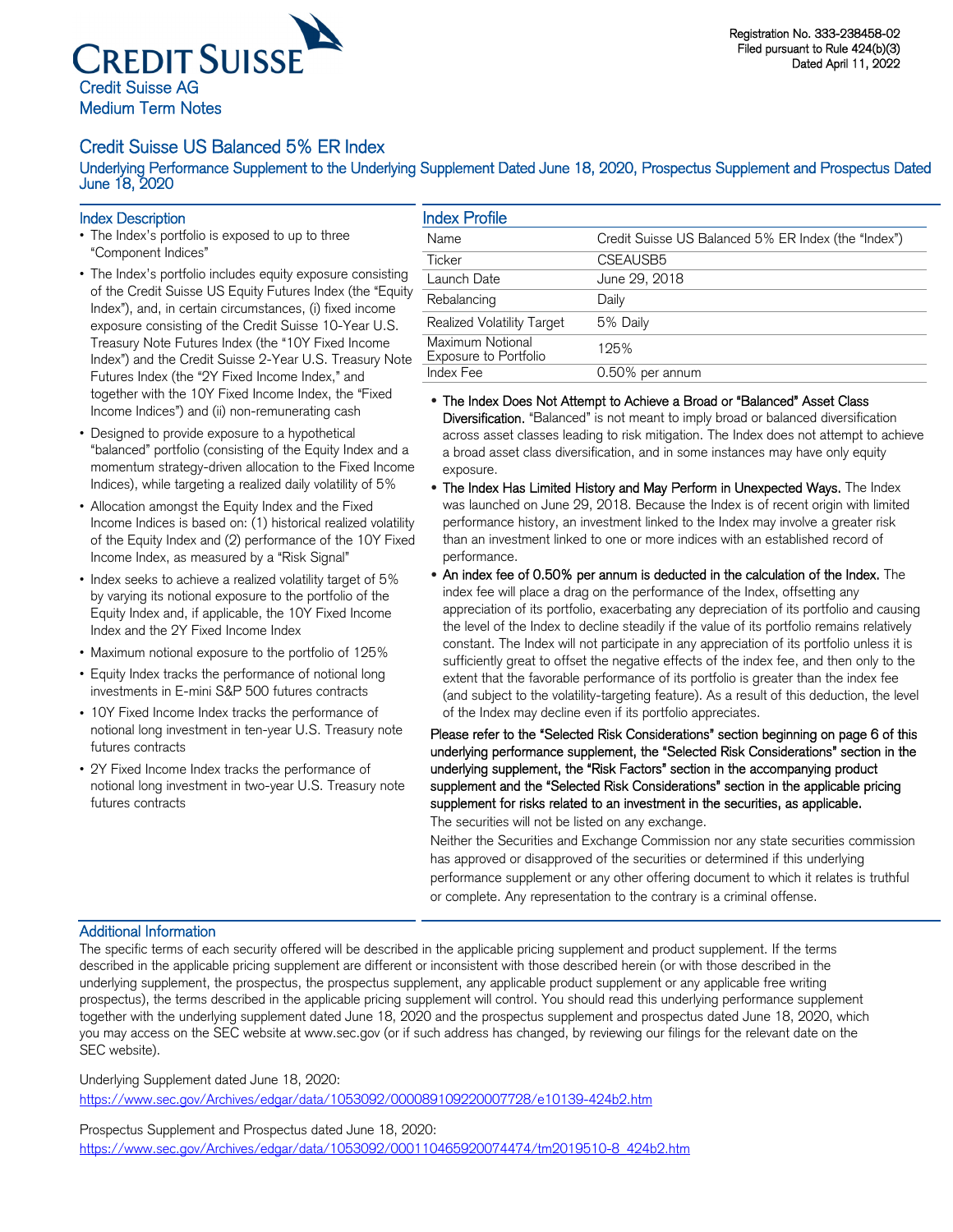# The Securities

We are responsible for the information contained and incorporated by reference in this underlying performance supplement. As of the date of this underlying performance supplement, we have not authorized anyone to provide you with different information, and we take no responsibility for any other information others may give you. We are not making an offer of any securities in any state where the offer is not permitted. You should not assume that the information in this document or other offering documents is accurate as of any date other than the date on the front of this document.

We are offering securities for sale in those jurisdictions in the United States where it is lawful to make such offers. The distribution of the offering documents and the offering of securities in some jurisdictions may be restricted by law. If you possess the offering documents, you should find out about and observe these restrictions. The offering documents are not an offer to sell the securities and are not soliciting an offer to buy the securities in any jurisdiction where the offer or sale is not permitted or where the person making the offer or sale is not qualified to do so or to any person to whom such offer or sale is not permitted. We refer you to the "Underwriting (Conflicts of Interest)" section of the applicable product supplement and the "Supplemental Plan of Distribution (Conflicts of Interest)" section of the applicable pricing supplement for additional information.

In the offering documents, unless otherwise specified or the context otherwise requires, references to "we," "us" and "our" are to Credit Suisse and its consolidated subsidiaries, and references to "dollars" and "\$" are to U.S. dollars.

# Component Indices

|   | <b>Asset Class</b>           | <b>Component Index</b>                                          | Ticker          | Currency | Average<br>Allocation' | <b>Past Month</b><br>Average<br>Allocation' |
|---|------------------------------|-----------------------------------------------------------------|-----------------|----------|------------------------|---------------------------------------------|
|   |                              | Equities Futures Credit Suisse US Equity Futures Index CSRFESUE |                 | USD      | 34%                    | 19%                                         |
| 2 | <b>Bond Futures</b>          | Credit Suisse 10-Year U.S. Treasury<br>Note Futures Index       | <b>CSRFTYUE</b> | USD      | 52%                    | 32%                                         |
| 3 | <b>Bond Futures</b>          | Credit Suisse 2-Year U.S. Treasury<br>Note Futures Index        | <b>CSRETUUF</b> | USD      | 6%                     | 32%                                         |
|   | Non-remunerating N/A<br>Cash |                                                                 | N/A             | USD      | 7%                     | 17%                                         |

The Average Allocation shown above reflects average daily exposure of the Index from March 20, 1998 to March 31, 2022. Past performance of the Index is no guide to future performance. The Average Allocation is based on both back-tested and actual historical Index performance information. For more information on the limitations of back-tested Index performance information, see "Limitations of Back-Tested Index Performance Information" below. Due to rounding, the numbers in the above table may not sum to 100%. The Average Allocation over the actual historical period from June 29, 2018 to March 31, 2022 was, respectively: 34%, 52%, 10%, and 4%. The Past Month Average Allocation is based on the actual allocation from February 28, 2022 to March 31, 2022.

## Limitations of Back-Tested Index Performance Information

It is important to understand that back-tested index performance information is subject to significant limitations, in addition to the fact that past performance is never a guarantee of future performance. In particular:

- Credit Suisse International, the "Index Sponsor," developed the rules of the Index with the benefit of hindsight—that is, with the benefit of being able to evaluate how the index rules would have caused the Index to perform had it existed during the back-tested period. The fact that the Index generally appreciated over a given back-tested period may not therefore be an accurate or reliable indication of any fundamental aspect of the Index methodology.
- The back-tested performance of the Index might look different if it covered a different historical period. The market conditions that existed during the historical period covered by the back-tested Index performance information are not necessarily representative of the market conditions that will exist in the future.
- Because the Component Indices were not published during the entire period for which the Index Sponsor has prepared back-tested Index performance information, the back-tested Index levels have been calculated by the Index Sponsor based in part on back-tested levels of the Component Indices that were prepared by their respective sponsor.

It is impossible to predict whether the Index will rise or fall. The actual future performance of the Index may bear no relation to the actual historical or back-tested levels of the Index.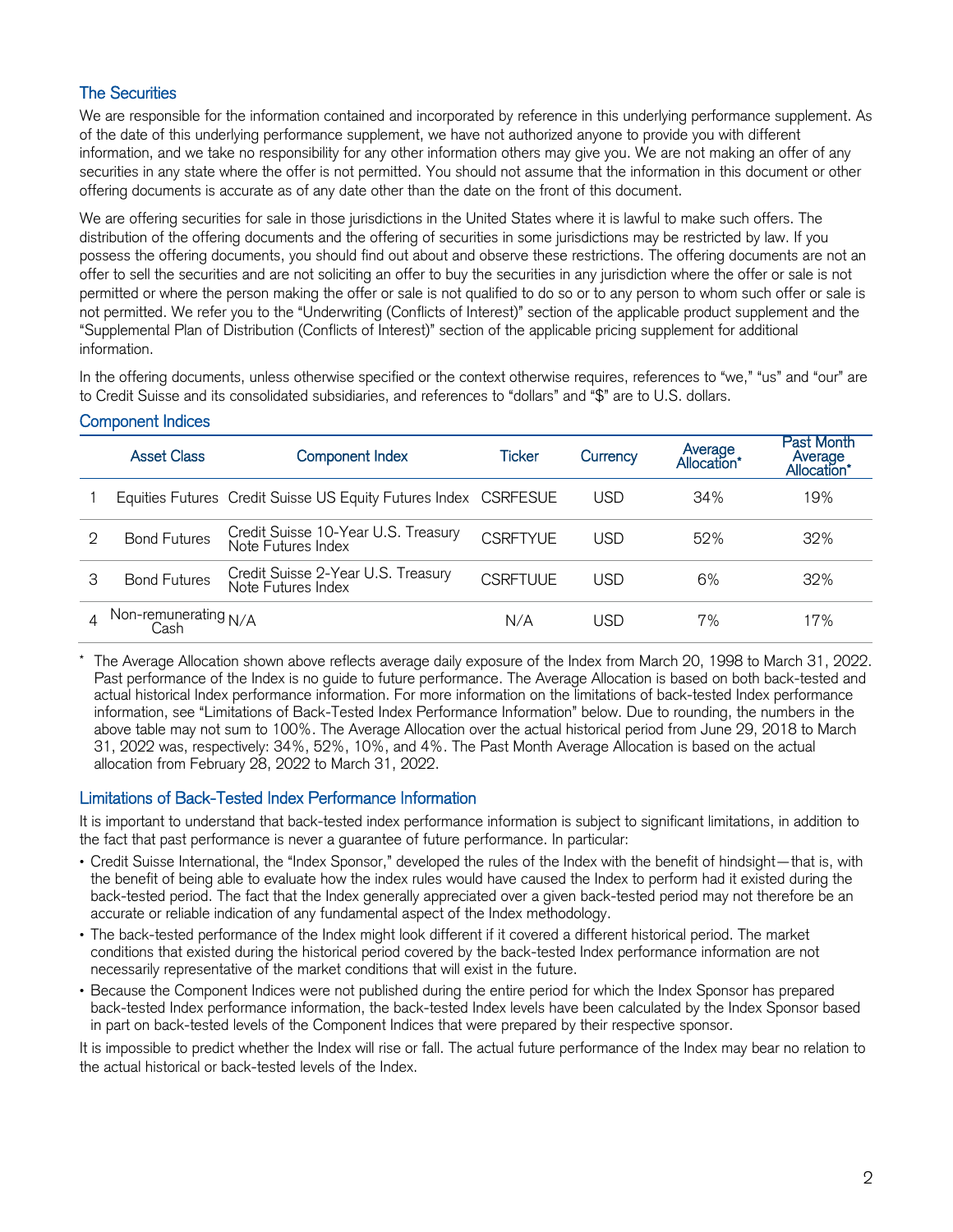



| <b>Full Period</b>   | Index                  | SPXT5UE                |  |  |  |
|----------------------|------------------------|------------------------|--|--|--|
| Ann. Return          | 3.81%                  | 2.13%                  |  |  |  |
| Ann. Volatility      | 4.99%                  | 4.96%                  |  |  |  |
| Max Drawdown         | $-8.73%$               | $-17.94%$              |  |  |  |
| Sharpe Ratio         | 0.76                   | 0.43                   |  |  |  |
| Return /<br>Drawdown | 0.44                   | 0.19                   |  |  |  |
| <b>Best Month</b>    | 4.17%<br>(May 2003)    | 4.10%<br>(Jan 2018)    |  |  |  |
| <b>Worst Month</b>   | $-4.31%$<br>(Oct 2018) | $-3.98%$<br>(Oct 2018) |  |  |  |
| <b>Average Month</b> | 0.32%                  | 0.18%                  |  |  |  |

| <b>Additional Return Statistics</b> |          |          |  |  |  |  |  |
|-------------------------------------|----------|----------|--|--|--|--|--|
|                                     | Index    | SPXT5UE  |  |  |  |  |  |
| Year-to-Date                        | $-5.23%$ | $-1.82%$ |  |  |  |  |  |
| 1 Month                             | $-1.14%$ | 0.76%    |  |  |  |  |  |
| 3 Month                             | $-5.23%$ | $-1.82%$ |  |  |  |  |  |
| 1 Year                              | 0.10%    | 4.71%    |  |  |  |  |  |
| 3 Year                              | 11.68%   | 12.98%   |  |  |  |  |  |
| 5 Year                              | 24.94%   | 25.61%   |  |  |  |  |  |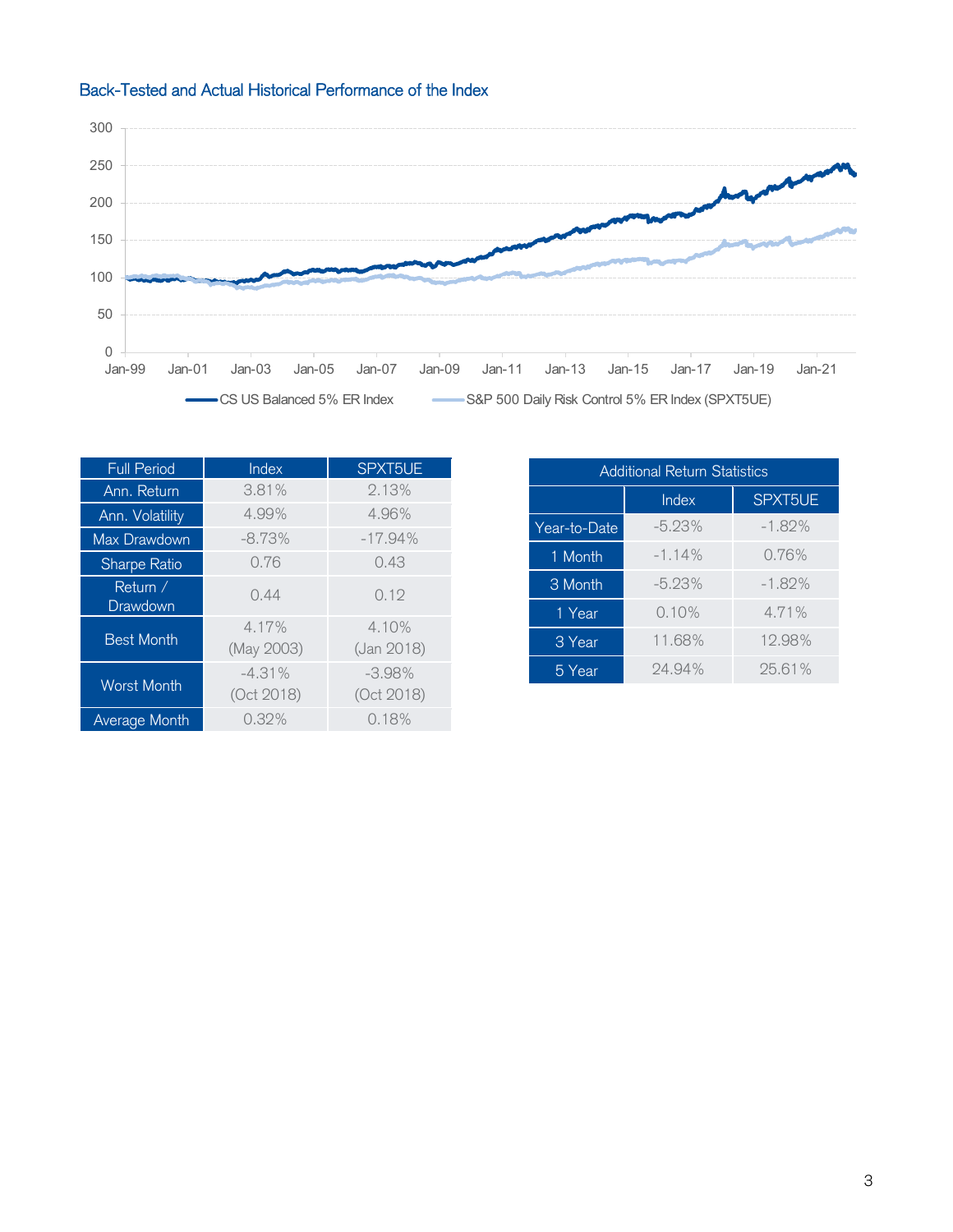| CS US Balanced 5% ER Index Monthly and Annual Return Statistics |          |              |           |              |          |          |          |                                      |          |           |          |           |          |
|-----------------------------------------------------------------|----------|--------------|-----------|--------------|----------|----------|----------|--------------------------------------|----------|-----------|----------|-----------|----------|
|                                                                 | Jan      | Feb          | Mar       | Apr          | May      | June     | July     | Aug                                  | Sept     | Oct       | Nov      | Dec       | Year     |
| 2007                                                            | 0.41%    | $-1.23%$     | 0.00%     | 1.68%        | 0.61%    | $-1.15%$ | $-0.84%$ | $\frac{9}{6}$<br>$\mathbf{1}$<br>.91 | 1.30%    | 0.65%     | 1.26%    | $-0.30%$  | 4.32%    |
| 2008                                                            | 0.28%    | 0.33%        | 0.78%     | $-1.11\%$    | $-0.89%$ | $-1.59%$ | 0.29%    | 1.46%                                | $-2.13%$ | $-1.70\%$ | 3.60%    | 1.85%     | 1.04%    |
| 2009                                                            | -1.72%   | $-0.98%$     | 2.22%     | $-0.56\%$    | $-0.59%$ | $-0.47%$ | 1.15%    | 0.99%                                | 1.05%    | $-0.36%$  | 2.75%    | $-1.90\%$ | 1.47%    |
| 2010                                                            | 0.00%    | 1.28%        | 1.51%     | 1.56%        | $-0.54%$ | 0.59%    | 2.42%    | 0.42%                                | 2.76%    | 1.32%     | $-0.05%$ | $-0.12%$  | 11.67%   |
| 2011                                                            | 1.02%    | 1.15%        | $-0.70%$  | 1.93%        | 0.90%    | $-1.10%$ | 1.32%    | $-0.02%$                             | $-0.52%$ | 0.99%     | 0.61%    | 1.56%     | 7.32%    |
| 2012                                                            | 1.71%    | $\%$<br>0.81 | 0.50%     | 1.02%        | $-1.32%$ | 0.94%    | 1.41%    | 0.62%                                | 0.95%    | $-1.04%$  | 0.74%    | 0.02%     | 6.51%    |
| 2013                                                            | 1.30%    | 0.97%        | 1.73%     | 1.28%        | $-0.61%$ | $-1.20%$ | 1.42%    | $-1.50%$                             | 1.79%    | 1.85%     | 1.00%    | 0.59%     | 8.89%    |
| 2014                                                            | $-1.25%$ | 1.80%        | $-0.21%$  | 0.51%        | 2.03%    | 0.86%    | $-1.20%$ | 2.47%                                | $-1.22%$ | 0.94%     | 1.66%    | $-0.32%$  | 6.15%    |
| 2015                                                            | 1.30%    | 0.39%        | $-0.46\%$ | .02%<br>$-0$ | 0.38%    | $-1.41%$ | 1.45%    | $-4.23%$                             | 0.47%    | 1.60%     | $-0.52%$ | $-0.74%$  | $-1.91%$ |
| 2016                                                            | 0.61%    | 0.85%        | 1.80%     | $-0.16%$     | 0.61%    | 0.37%    | 1.24%    | $-0.57%$                             | $-0.12%$ | $-1.38%$  | $-0.29%$ | 0.82%     | 3.79%    |
| 2017                                                            | 1.04%    | 2.77%        | $-0.02%$  | 0.74%        | 0.86%    | 0.25%    | 1.41%    | $-0.20%$                             | 1.02%    | 1.82%     | 2.50%    | 0.79%     | 13.72%   |
| 2018                                                            | 4.04%    | $-3.58%$     | $-0.56\%$ | $-0.68%$     | 0.89%    | $-0.14%$ | 1.31%    | 1.76%                                | 0.00%    | $-4.31%$  | 0.88%    | $-1.21%$  | $-1.87%$ |
| 2019                                                            | 2.10%    | 0.26%        | 1.66%     | 1.18%        | $-1.44%$ | 3.52%    | 0.18%    | 0.52%                                | $-0.55%$ | 0.57%     | 1.06%    | 1.02%     | 10.47%   |
| 2020                                                            | 0.95%    | $-1.77%$     | 0.31%     | 0.84%        | 0.67%    | 0.29%    | 1.42%    | 1.24%                                | $-0.86%$ | $-1.45%$  | 2.67%    | 0.92%     | 5.25%    |
| 2021                                                            | $-0.63%$ | $-0.09%$     | 0.58%     | 1.73%        | 0.29%    | 0.88%    | 1.41%    | 1.12%                                | $-3.03%$ | 2.13%     | $-0.22%$ | 1.28%     | 5.46%    |
| 2022                                                            | $-3.23%$ | $-0.93%$     | $-1.14%$  |              |          | 00.0010  |          |                                      |          |           |          |           | $-5.23%$ |

Source: Credit Suisse, Bloomberg. The Index was launched on June 29, 2018. Back-tested data is shown from January 4, 1999 to June 29, 2018. Historical data is shown from June 29, 2018 to March 31, 2022. The shaded area indicates the period for which historical data is shown. Past performance of the Index is no guide to future performance. Performance is shown net of 0.50% per annum index fee embedded in the Index. Using back-tested methodology, Credit Suisse International, the "Index Calculation Agent," has computed the closing level of the Index since March 20, 1998, with a hypothetical initial level of 100. Back-tested performance results have inherent limitations. For more information on the limitations of back-tested Index performance information, see "Limitations of Back-Tested Index Performance Information" above. In the Monthly and Annual Return Statistic Table, for 2022, "Year" refers to the YTD return.

"SPXT5UE" is the S&P 500® Daily Risk Control 5% USD Excess Return Index. SPXT5UE was launched on September 10, 2009. Back-tested data for SPXT5UE is shown from January 4, 1999 to September 10, 2009. Historical data for SPXT5UE is shown from September 10, 2009 to March 31, 2022. Back-tested performance results have inherent limitations. For more information on the limitations of back-tested Index performance information, see "Limitations of Back-Tested Index Performance Information" above.

The relationship between the performance of the Index and the performance of SPXT5UE shown in the graph above is not an indication of how the performance of the Index may compare to the performance of SPXT5UE in the future. There is no guarantee that the Index will outperform SPXT5UE. By including performance information for SPXT5UE, no suggestion is made that SPXT5UE is the only alternative index to which the back-tested performance of the Index should be compared. You should independently evaluate an investment linked to the Index as compared to other investments available to you. In particular, you should note that, like the Index, SPXT5UE is an "excess return" index, which reflects the performance of a hypothetical investment made with borrowed funds and thus bears a hypothetical interest cost. The performance of excess return indices is less than the performance that could be achieved by a fully funded direct investment (i.e., an investment not made with borrowed funds).

As used in the table above, "Full Period" means the period from January 4, 1999 to March 31, 2022, including the period with back-tested performance results (including the Best Month) from January 4, 1999 to June 29, 2018.

As used in the table above, "Ann. Return" means the annualized return of the Index.

As used in the table above, "Ann. Volatility" means the annualized volatility of the Index.

As used in the table above, "Max Drawdown" means the greatest decline in the level of the Index from March 1998 to March 2022 as measured from the highest level of the Index to the lowest level of the Index, expressed as a percentage.

As used in the table above, "Sharpe Ratio" means the annualized return divided by the annualized volatility.

As used in the table above, "Return / Drawdown" means the annualized return of the Index divided by the absolute value of the Max Drawdown.

As used in the table above, "Best Month" means the highest monthly Index return from February 1999 to March 2022.

As used in the table above, "Worst Month" means the lowest monthly Index return from February 1999 to March 2022.

As used in the table above, "Average Month" means the arithmetic average of the monthly Index returns from February 1999 to March 2022.

As used in the table above, "Additional Return Statistics" reflect the return of the Index over the stated period, ending March 31, 2022. The 5 year statistics for the Index include back-tested performance results prior to June 29, 2018.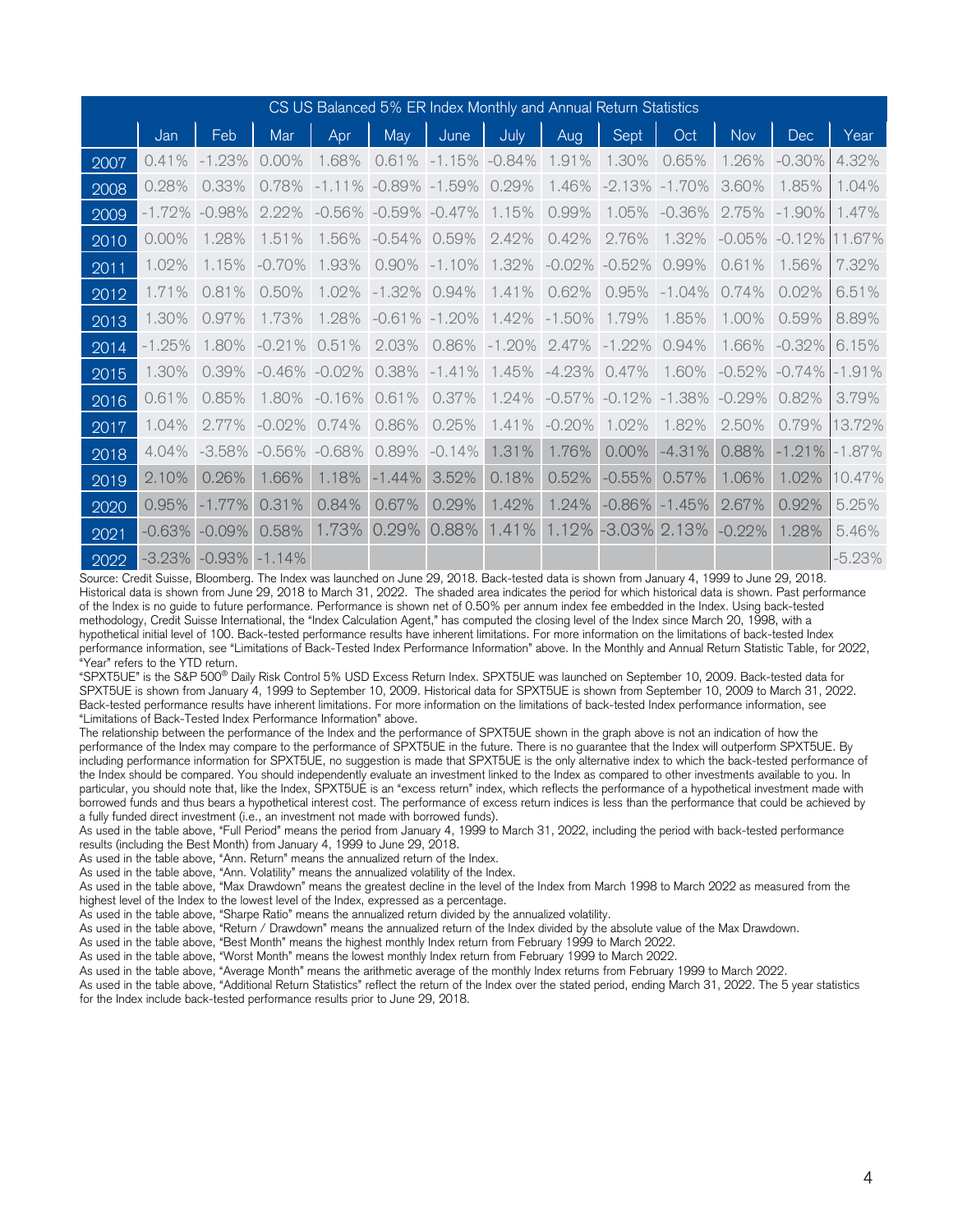## Index Asset Allocation and Realized Volatility Target

- Asset Allocation: The Index allocates (i) all of its exposure to the Equity Index during potential "lower volatility" periods and (ii) part of its exposure to the Equity Index and the remainder of its exposure to one or both Fixed Income Indices during potential "higher volatility" periods.
	- o When the historical realized volatility of the Credit Suisse US Equity Futures Index is greater than 5% (signaling "more risky" markets), the Index reduces its exposure to the Equity Index and allocates part of its portfolio to one or both Fixed Income Indices
	- o The greater the historical realized volatility of the Credit Suisse US Equity Futures Index, the less of the portfolio is allocated to the Equity Index and the more of the portfolio is allocated to one or both Fixed Income Indices.
- Risk Signal: Captures the presence of a downward trend in the performance of the 10Y Fixed Income Index.
	- o If the Risk Signal is off, the Index will allocate all of the fixed income exposure, if applicable, to the 10Y Fixed Income Index.
	- o The Risk Signal is turned on if the performance of the 10Y Fixed Income Index over the previous ten Index Calculation Days is lower than its historical moving average, indicating that the risk of future negative performance in ten-year U.S. Treasury note futures contracts is rising; in this scenario, the Index will allocate half of the fixed income exposure to the 10Y Fixed Income Index and the remaining half to the 2Y Fixed Income Index, which generally has a lower volatility than the 10Y Fixed Income Index.
- Realized Volatility Target: Index attempts to achieve a realized volatility target of 5% by varying its notional exposure to the portfolio of indices.
	- o The notional exposure to the portfolio on each Index Calculation Day will be set equal to the target volatility of 5% divided by the historical realized volatility of the portfolio calculated on such day, subject to a maximum notional exposure of 125%.
	- o If the realized volatility of the portfolio is less than 4.00%, the Index will not achieve its target volatility of 5% even with 125% exposure to the portfolio.
	- o An exposure of less than 100% would mean that the Index will participate in only a limited degree of the performance of the portfolio of the Component Indices, and the difference between 100% and that exposure will be hypothetically allocated to non-remunerating cash and will accrue no interest or other return.

## Index Characteristics

l

- Objective: The Index is designed to provide exposure to a hypothetical "balanced" portfolio (consisting of the Equity Index and a momentum strategy-driven allocation of the Fixed Income Indices), while targeting a realized daily volatility of 5%
- Exposure: The Index's hypothetical portfolio may, under certain circumstances, include both:
- equity exposure, in the form of notional E-mini S&P 500 futures contracts tracked by the Equity Index; and
- fixed income exposure, in the form of U.S. Treasury note futures contracts tracked by the Fixed Income Indices

Realized Volatility Target: The Index's exposure to the portfolio is adjusted on each Index Calculation Day in an attempt to maintain its realized volatility target of 5%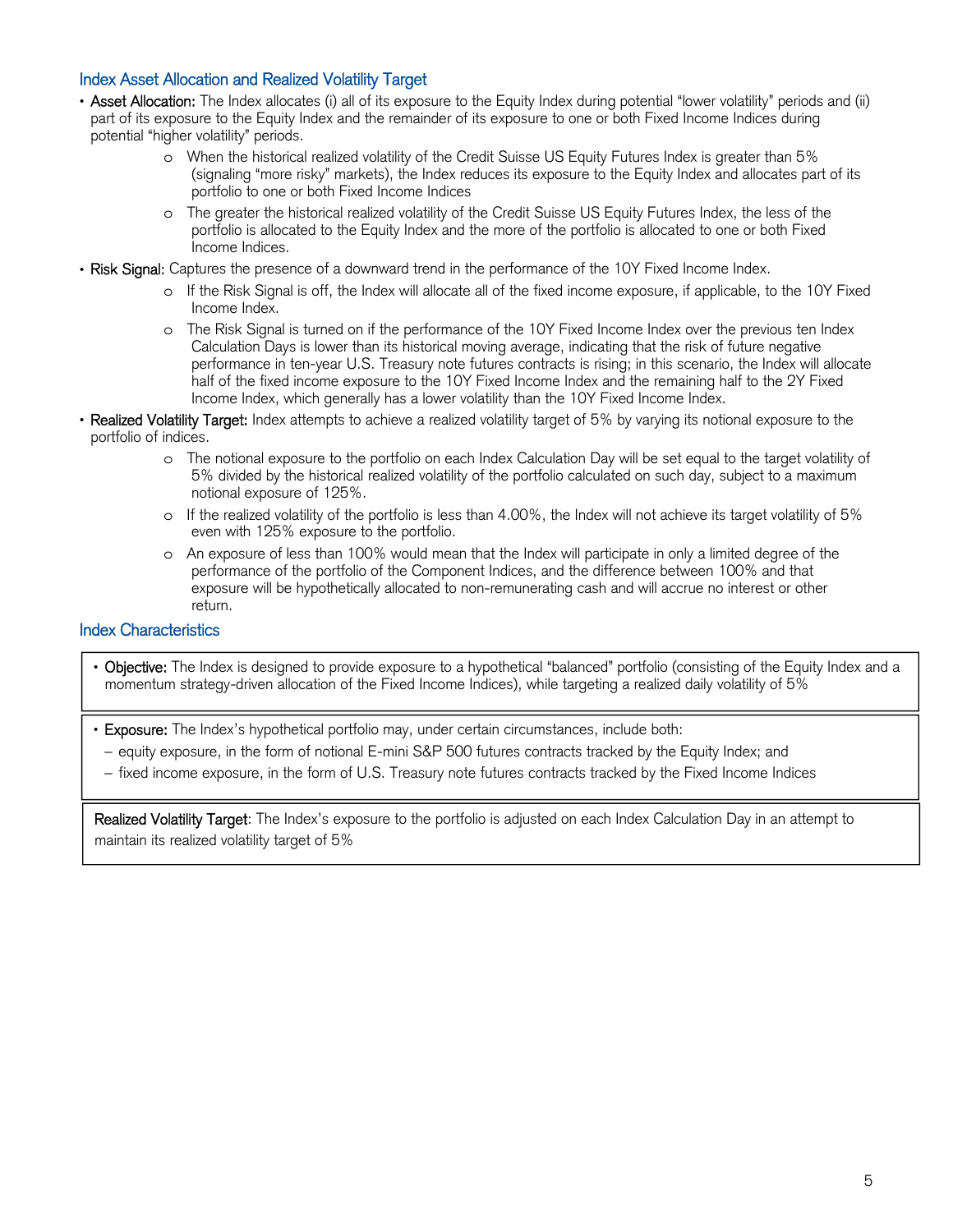## Selected Risk Considerations

The following describes significant risks relating to the Index. We urge you to read the following information about these risks, together with the other information in the offering documents before investing in any securities linked to the Index. In particular, please review the "Selected Risk Considerations" section in the underlying supplement dated June 18, 2020 before investing in any securities linked to the Index.

Selected Risk Considerations Related to the Index

- The Index Does Not Attempt to Achieve a Broad or "Balanced" Asset Class Diversification. "Balanced" is not meant to imply broad or balanced diversification across asset classes leading to risk mitigation. The Index does not attempt to achieve a broad asset class diversification, and in some instances may have only equity exposure.
- The Index Has Limited History and May Perform in Unexpected Ways. The Index was launched on June 29, 2018. Because the Index is of recent origin with limited performance history, an investment linked to the Index may involve a greater risk than an investment linked to one or more indices with an established record of performance.
- An index fee of 0.50% per annum is deducted in the calculation of the Index. The index fee will place a drag on the performance of the Index, offsetting any appreciation of its portfolio, exacerbating any depreciation of its portfolio and causing the level of the Index to decline steadily if the value of its portfolio remains relatively constant. The Index will not participate in any appreciation of its portfolio unless it is sufficiently great to offset the negative effects of the index fee, and then only to the extent that the favorable performance of its portfolio is greater than the index fee (and subject to the volatility-targeting feature). As a result of this deduction, the level of the Index may decline even if its portfolio appreciates.
- The Index May Fail to Maintain Its Volatility Target and May Experience Large Declines as a Result. Because this exposure adjustment is backward-looking based on realized volatility over a prior period, because past volatility may not be predictive of future volatility and because there is a time lag between when volatility occurs and when the Index rebalances its portfolio, there may be a time lag before a sudden increase in the volatility of the portfolio of Component Indices is sufficiently reflected in the exposure to the portfolio of Component Indices to result in a meaningful reduction in realized volatility.
- The Volatility-Targeting Feature May Cause the Index to Perform Poorly in Temporary Market Crashes. The Index may not meaningfully reduce its exposure to the Index's hypothetical portfolio until a crash has already occurred, and by the time the reduced exposure does take effect, the recovery may have already begun.
- The Volatility-Targeting Feature Could Cause the Index to Significantly Underperform Its Portfolio in Rising Equity Markets. The Index will have less than 100% exposure to the Index's hypothetical portfolio at any time when realized volatility of the Index's hypothetical portfolio is greater than the Index's volatility target of 5%.
- The Index's Volatility Target Is Arbitrary. Realized volatility is not the same as implied volatility, which is an estimation of future volatility and may better reflect market volatility expectation.
- The Credit Suisse US Balanced Index's Decay Factors Are Arbitrary. The decay factors were chosen arbitrarily by Credit Suisse out of many decay factors that Credit Suisse could have selected, and may not be the optimal decay factors to use for the Index.
- Calculating the Preliminary Weight of the Equity Index in the Index's Portfolio Based on the Arithmetic Average of the Short-Term and Long-Term Realized Volatilities of the Equity Index Is Arbitrary. This averaging of short-term realized volatility and long-term realized volatility is arbitrary and may dampen or heighten the calculated realized volatility of the Equity Index compared to other methods of calculating volatility such as implied volatility, which is an estimation of future volatility and may better reflect market volatility expectation.
- A Significant Portion of the Index May Be Hypothetically Allocated to Non-remunerating Cash, Which May Dampen Returns. At any time when the Index has less than 100% exposure to the Index's hypothetical portfolio, a portion of the Index (corresponding to the difference between the exposure to the Index's hypothetical portfolio and 100%) will be hypothetically allocated to non-remunerating cash and will not accrue any interest or other return.
- The Index Is Exposed to Risks Related to the Component Indices. The Index's performance will be directly affected by the performance of the Component Indices and the risks related to the Component Indices.
- The Index's Allocation Methodology May Not Be Successful If the Equity Index and the Fixed Income Indices Decline at the Same Time. If the equity component and the fixed income components tend to decline at the same time—in other words, if they prove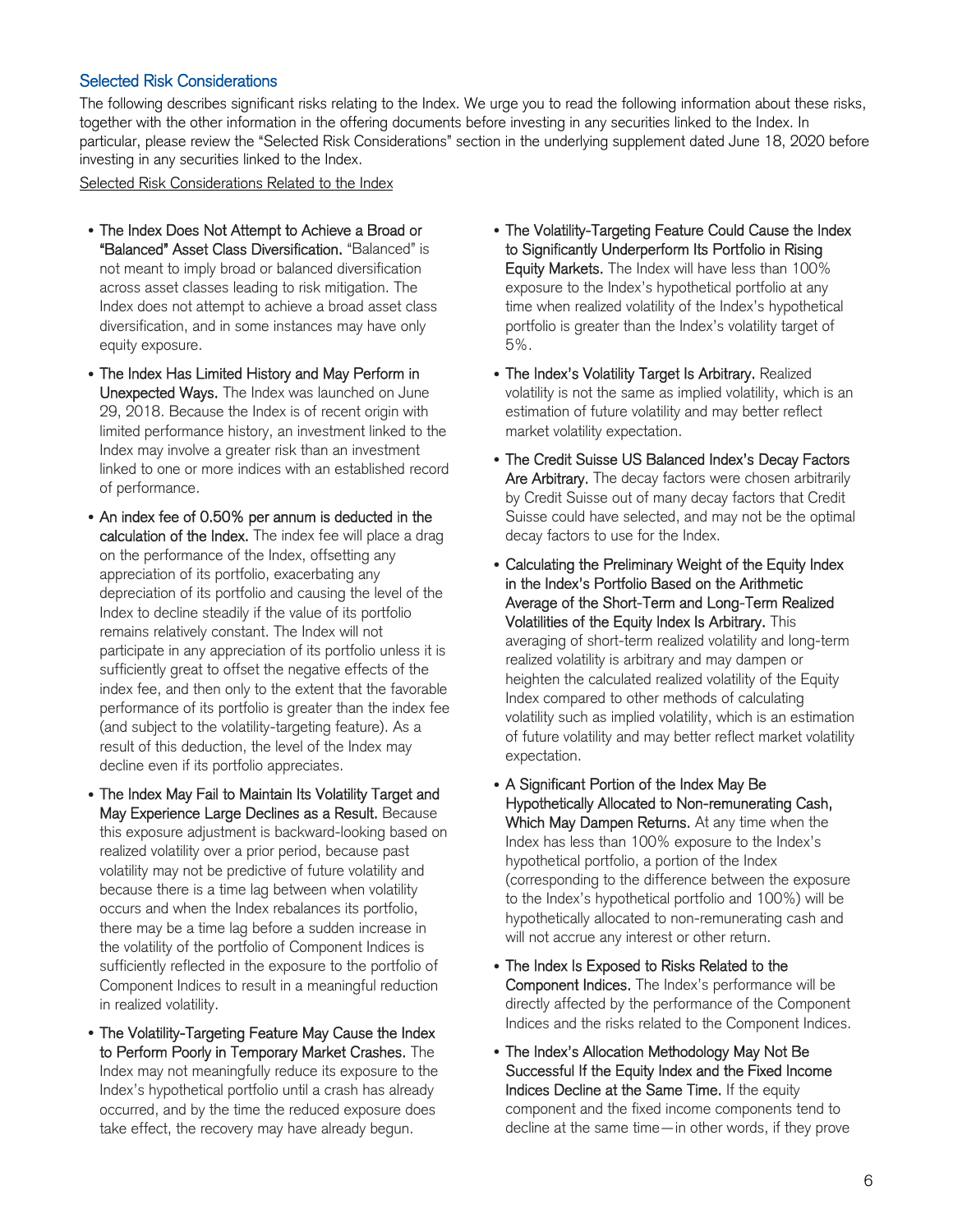to be positively correlated—the Index's allocation methodology will not be successful, and the Index may experience significant declines.

• The Index May Have Significant Exposure to the Fixed Income Indices, Which Have Limited Return Potential and Significant Downside Potential, Particularly in Times of Rising Interest Rates. The Fixed Income Indices offer only limited return potential, which in turn limits the return potential of the Credit Suisse US Balanced Index.

Selected Risk Considerations Related to the Component Indices

- Securities Linked to the Index Do Not Offer Direct Exposure to the S&P 500® Index or U.S. Treasury Notes. The Equity Index tracks E-mini S&P 500 futures contracts, not the underlying S&P 500® Index (nor the immediate value of its components). The Fixed Income Indices track the relevant U.S. Treasury note futures contracts, not the underlying U.S. Treasury notes (nor their spot price). Securities linked to the Index may underperform a similar investment linked to the spot prices or current levels of the underlying assets tracked by the futures contracts included in the Component Indices.
- The Level of the Component Indices May be Calculated and Published at Different Times than the Prices of the E-mini S&P 500 Futures Contracts or U.S. Treasury Note Futures Contracts. There could be market developments or other events that cause or exacerbate the difference between the price of the relevant E-mini S&P 500 futures contracts or U.S. Treasury note futures contracts and the level of the relevant Component Index.

General Risks Related to the Index and the Component Indices

The following risks relate to the Index and the Component Indices. The Index and the Component Indices are referred to below as the "indices".

- Past Performance of the Indices Is No Guide to Future Performance and There Is No Assurance that the Strategies on Which the Indices are Based Will Be Successful. We cannot predict the future performance of the indices and there is no assurance that the strategy on which the indices is based will be successful in producing positive returns.
- There Can Be No Assurance that the Performance of the Indices over Time Will Approximate the Return of the Relevant Strategy or Any Other Strategy. The

composition of the indices at any time is determined by the allocation methodology, and is not actively managed by the relevant index sponsor. There can be no assurance that the performance of the indices over time will approximate the return of the relevant strategy or any other strategy.

- You Will Not Have Any Rights in Any U.S. Equity Futures Contracts or U.S. Treasury Note Futures Contracts Tracked by the Indices. The securities will be paid in cash, and you will have no right to receive any payment or delivery in respect of any E-mini S&P 500 futures contracts or U.S. Treasury note futures contracts.
- Owning the Securities Linked to the Index Is Not the Same as Directly Owning Any Futures Contracts or Securities Directly or Indirectly Tracked by the Indices. For example, as an investor in the securities, you will not have rights to receive dividends or other distributions or any other rights, including voting rights, with respect to any stocks included in the S&P 500® Index tracked by the E-mini S&P 500 futures contracts, which are, in turn, tracked by the Equity Index.
- Suspension or Disruptions of Market Trading in Stocks or Futures Contracts May Adversely Affect the Value of the Securities. Stock markets and futures markets are subject to temporary distortions or other disruptions due to various factors, including the lack of liquidity in the markets, the participation of speculators, and government regulation and intervention. These circumstances could affect the level of the indices and the market value of the securities.
- We and Our Affiliates May Have Economic Interests Adverse to Those of the Holders of the Securities. Potential conflicts of interest may exist between our affiliates and you, including with respect to certain determinations and judgments that they must make in determining amounts due to you, either at maturity or upon early redemption of the securities or the composition or methodology of the indices.
- Adjustments to the Indices or to their Respective Components Could Adversely Affect the Securities. The relevant index sponsor can make methodological changes to the indices that could change the level of the indices at any time. Any action by the relevant index sponsor could adversely affect the performance of the indices and, therefore, the amount payable at maturity or repurchase and/or the market value of the securities.
- You Will Have No Rights Against the Entities with Discretion over the Indices or their Respective Components. As an owner of the securities, you will have no rights against the relevant index sponsor or the